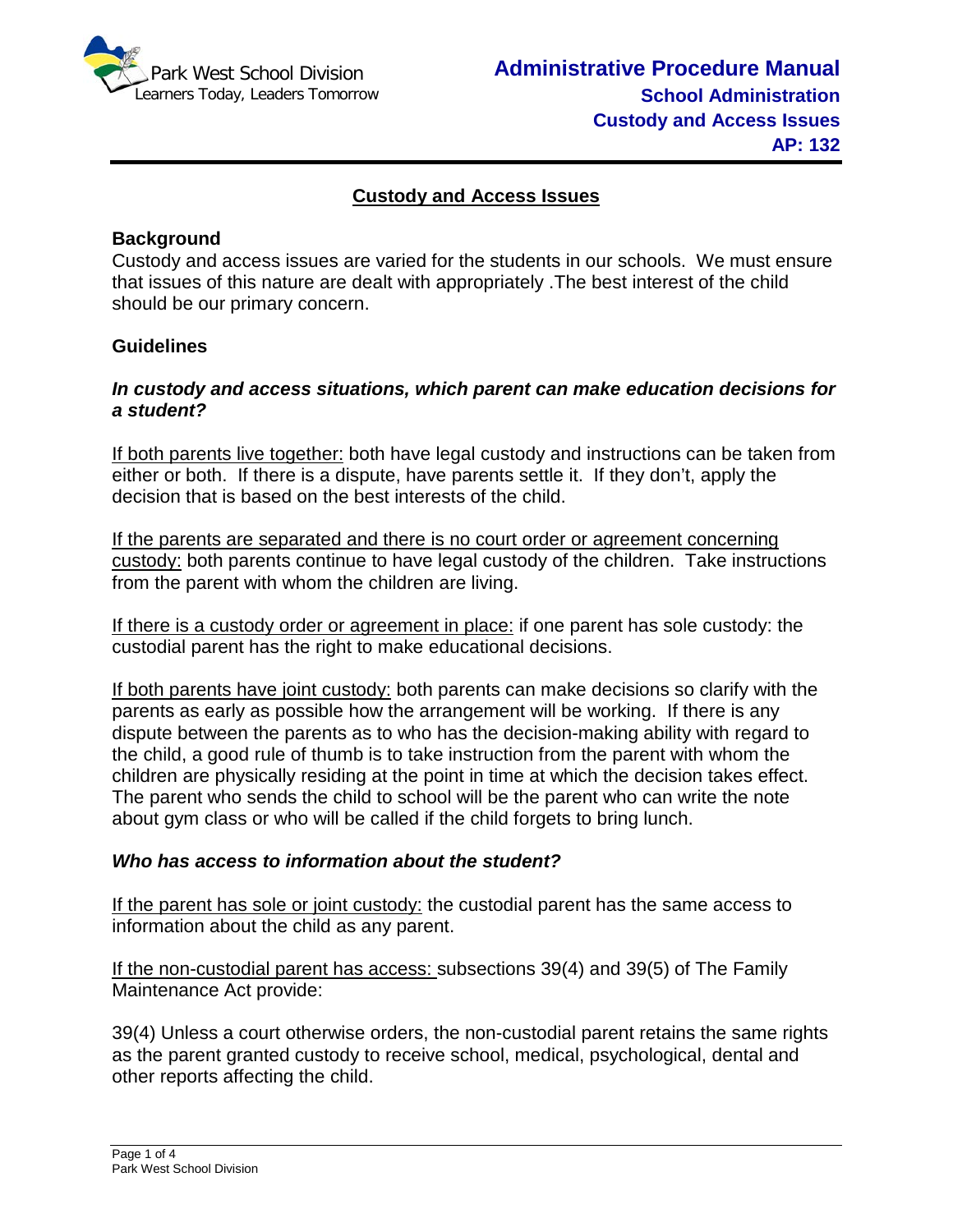

39(5) The right of the non-custodial parent to receive the records described in subsection (4) is a right to be provided with information only and is not, unless a court orders otherwise, a right to be consulted about or to participate in the making of decisions by the parent granted custody.

The school should provide the non-custodial parent who has access with information concerning the educational progress of the children, such as copies of report cards, copies of test scores or any other information that would be released in the ordinary course to all parents.

If the non-custodial parent does not have access: A non-custodial parent who does not have access is not entitled to show up at the school at any time and spend time with the child. If the non-custodial parent has access to the children, the access is to be arranged by the parents.

Non-custodial parents even if they have access, should not be allowed to visit with the child at school or take part in school trips without authorization from the custodial parent. This is something the school must leave to the parents to work out.

Unless there is some other reason (such as the person causing a disturbance) a noncustodial parent would be free to attend public events at the school.

Remember: school administrators have the right to refuse entry to school property to any person who might disturb the educational environment. This includes parents who have access to the children.

## *How can the school tell who has custody and access?*

Assume that both parents have joint custody until the school is provided with a copy of either a court order or a written agreement between the parties that set out who has custody and access.

A copy of the order or agreement should be kept by the school and parents should be advised to let the school know as soon as possible if the order or agreement is amended.

### *What if the student doesn't want us to share the information with one or both parents?*

The personal information of a child under 18 years can be released to parents as long as it does not interfere with the privacy right of the child. If a student mature enough to understand the situation and its implications does not want the information released, the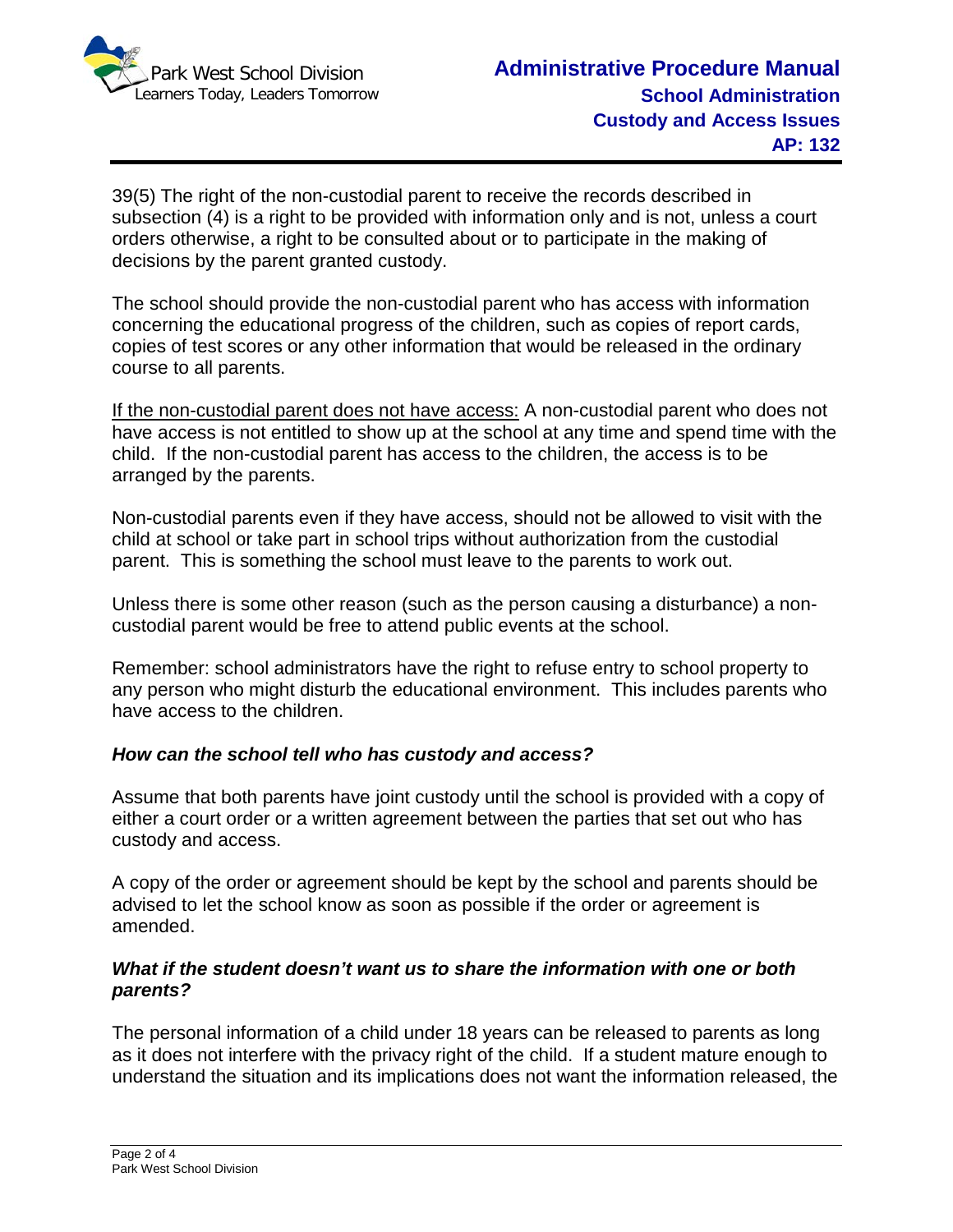

student's wishes can be respected unless it is clear it will not be in his or her best interests.

# *Do we have to create reports or provide opinions or verbal information to parents involved in custody disputes?*

The school does not have to create new reports for parents or provide written answers to questions asked by parents just because they may be involved in a possible court action. The school will need to provide parents in custody situations with the same type of information as it would normally provide to all parents. This will mainly be factual reporting but can also include professional opinions. Care should be taken to make sure that the person giving an opinion does not venture outside their own areas of expertise.

## *What do we do if a lawyer for one parent asks for copies of documents?*

Ask the lawyer to provide the request in writing with written permission from the parent. As long as the parent has custody or access they can have access to the information as long as it doesn't interfere with the privacy rights of the child.

## *What if the lawyer wants an employee to sign an affidavit?*

Caution should be exercised. Generally speaking it is not advisable for employees to provide opinion evidence of this nature to one side or other in a dispute.

## *What should we do if an employee is served with a subpoena?*

There are two types of subpoenas:

A subpoena ad testificandum requires someone to appear and give verbal testimony.

A subpoena duces tecum is a command for a witness to appear and bring to court all documents the witness has in his or her possession that might relate to the case.

If the subpoena calls for documents it must be determined whether or not the subpoenaed employee has appropriate access to the record for court purposes. For example, school records are not "in the possession" of teachers. They belong to, and are in possession of the Board. Board policy or the Superintendent will determine who is the appropriate person to represent the Board if the records are required.

If there has been no prior contact, it is advisable to call the lawyer who issued the subpoena, once the subpoena is served. The employee should ask the lawyer about the kinds of questions that he or she is likely to be asked. The lawyer can also give